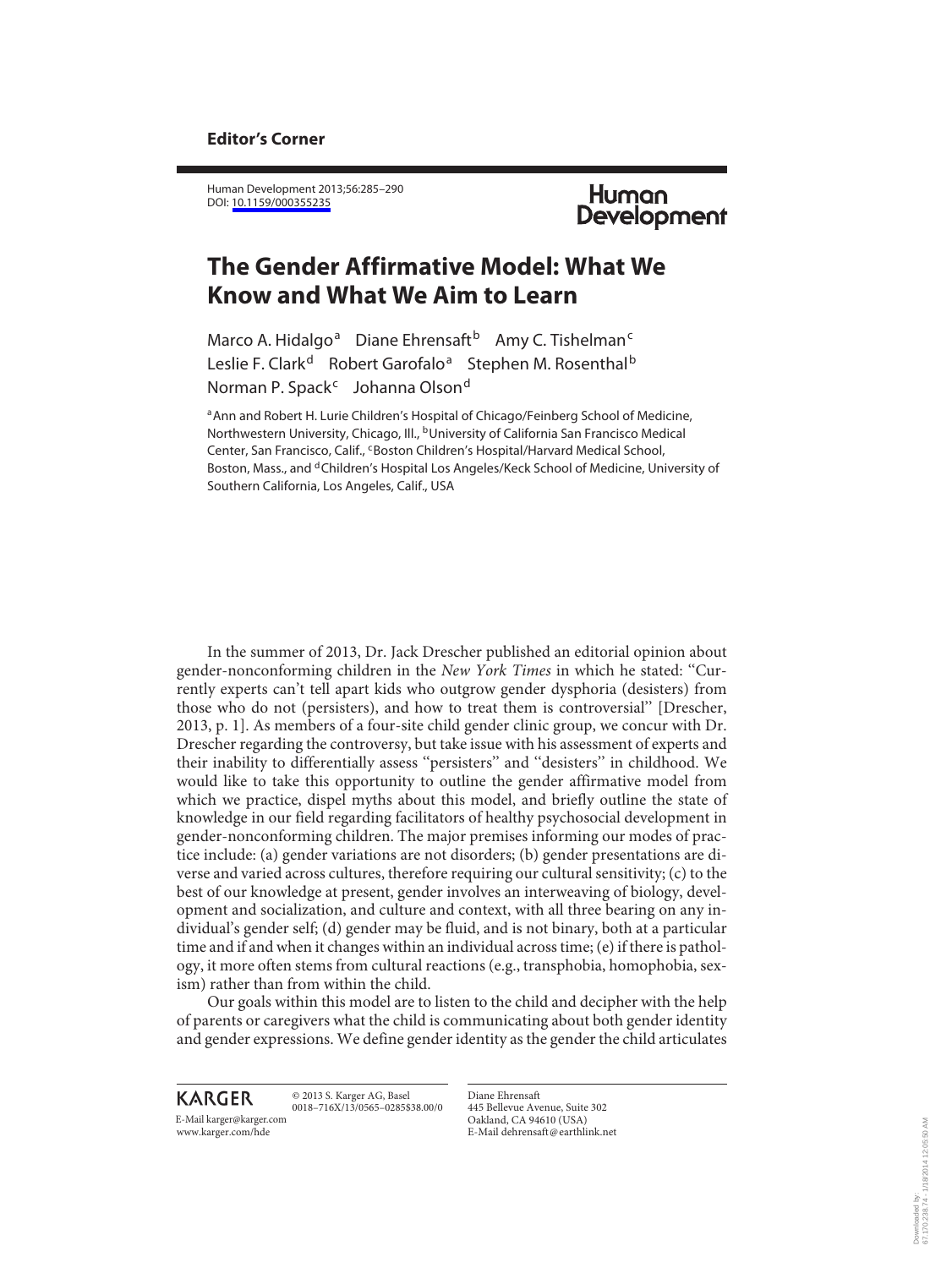as being – male, female, or something else. Research and our clinical experience suggest that many children develop a strong sense of gender identity at a young age. In most children, that identification will match the sex assigned on the child's birth certificate, but in a small minority the affirmed gender will be other than that assignment. Learning from the work of Milton Diamond [2000], we understand gender identity, both in its match and mismatch with assigned natal sex, as primarily informed by a child's cognitions and emotions, rather than by genitalia and observable external sex characteristics. Gender identity is then to be differentiated from gender expressions: the manner in which a child presents gender to the world – physical appearance, toys chosen, preferred playmates and activities. The category ''gendernonconforming children'' embraces all children exploring, questioning, or asserting their gender identities and/or their gender expressions outside of cultural expectations. By differentiating gender expressions from gender identities, we have a tool for sorting out the children who are insistent, persistent, and consistent in their affirmation of a cross-gender identity from those children who are either asserting or exploring gender-nonconforming expressions within acceptance of their natal gender assignment.

 We have worked to dispel the myth that gender identity formation is synonymous with sexual identity formation (i.e., sexual orientation). Simply put, sexual identity refers to the gender(s) one is romantically and/or sexually attracted to, while gender identity has to do with what gender you are. These are two separate lines of development, albeit ones with crossovers for certain children. For example, many young boys explore the margins of gender identity on the way to later discovering their gay sexual identities; these boys will often fall within the category of desisters, shedding either their earlier gender nonconformity or dysphoria and developing into males who identify as gay [Ehrensaft, 2011].

 In this model, gender health is defined as a child's opportunity to live in the gender that feels most real or comfortable to that child and to express that gender with freedom from restriction, aspersion, or rejection. Children not allowed these freedoms by agents within their developmental systems (e.g., family, peers, school) are at later risk for developing a downward cascade of psychosocial adversities including depressive symptoms, low life satisfaction, self-harm, isolation, homelessness, incarceration, posttraumatic stress, and suicide ideation and attempts [D'Augelli, Grossman, & Starks, 2006; Garofalo, Deleon, Osmer, Doll, & Harper, 2006; Roberts, Rosario, Corliss, Koenen, & Bryn Austin, 2012; Skidmore, Linsenmeier, & Bailey, 2006; Toomey, Ryan, Díaz, Card, & Russell, 2010; Travers et al., 2012]. While the developmental impact of our approach has yet to be rigorously studied, some evidence suggests that gender-nonconforming children are negatively impacted when given the message by therapists, doctors, or families that their gender expression must conform to traditional gender roles associated with their birth-assigned gender [Hill, Menvielle, Sica, & Johnson, 2010]. Psychotherapies attempting to tweak a child's gender identity or expressions have been shown to suppress authentic gender expression and create psychological symptoms [Bryant, 2006; Green, Newman, & Stoller, 1972]. What we can deduce is that these psychotherapies are unsuccessful because they aim to alter a child's emerging gender identity (i.e., an internal sense of self) by attempting to change the child's nonconforming gender expression (i.e., a behavior). Similar behavioral efforts to change aspects of *sexual* identity (i.e., reparative psychotherapies for homosexuality) have also proven unsuccess-

Human Development 2013;56:285–290 DOI: [10.1159/000355235](http://dx.doi.org/10.1159%2F000355235)

286 Human Development 2013;56:285-290 Hidalgo/Ehrensaft/Tishelman/Clark/Garofalo/ Rosenthal /Spack /Olson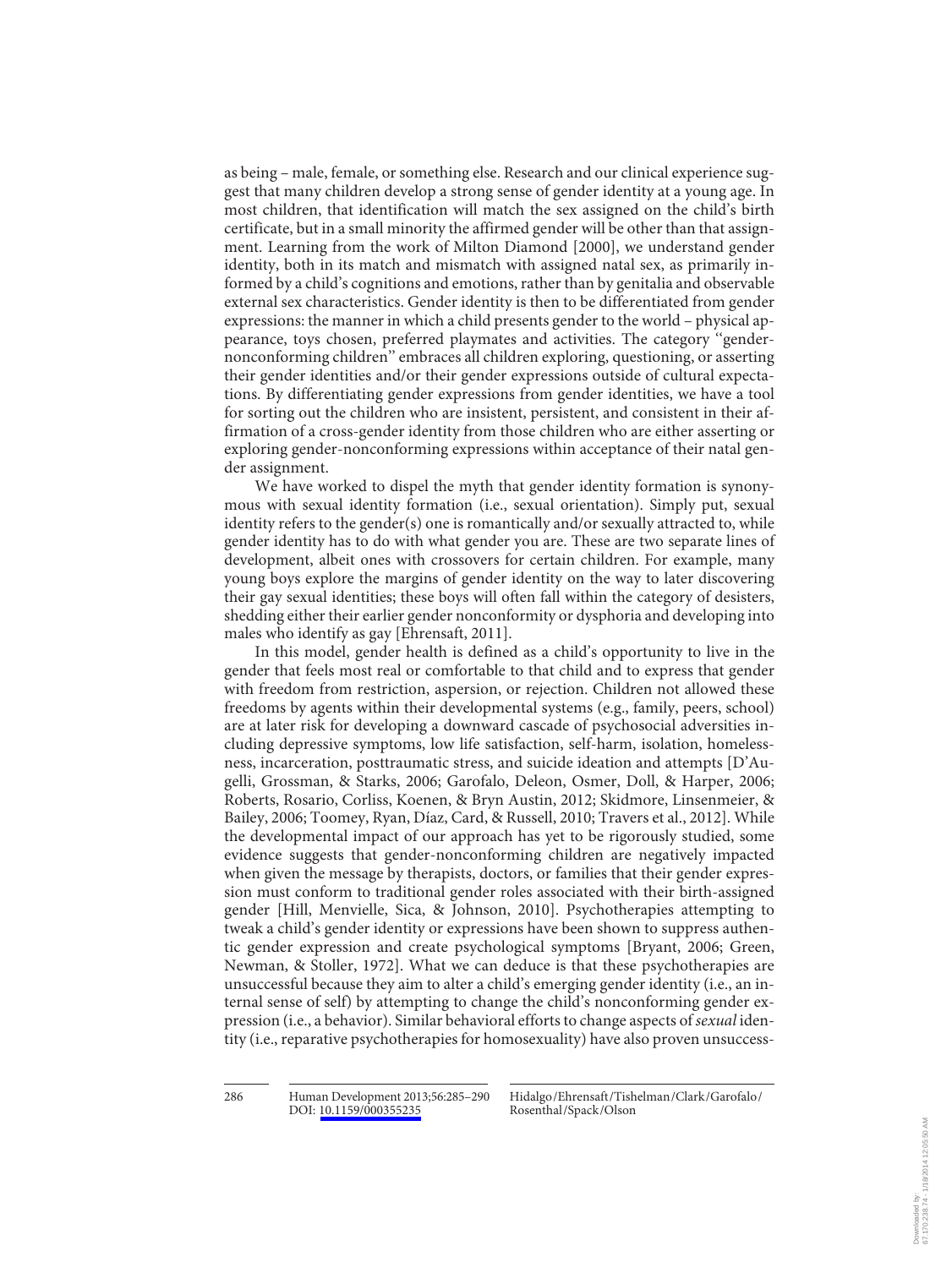ful, deleterious, and lacking in efficacy [for a review, see Anton, 2010]. Professional health organizations, including the American Academy of Pediatrics (AAP), the American Psychiatric Association (APA), and the American Psychological Association, recommend against implementing such change efforts in clinical care [AAP, 1993; Anton, 2010; APA, 2000].

 Newly emerging evidence indicating the positive influence of family acceptance on the psychosocial well-being of gender-nonconforming and transgender youth supports our gender-affirming model of care [Ryan, Russell, Huebner, Díaz, & Sánchez, 2010; Travers et al., 2012]. In a study of lesbian, gay, bisexual, and transgender young adults, reports of family acceptance related to sexual and gender identity/ expression during adolescence were associated with positive self-esteem, increased social support, and overall health in early adulthood [Ryan et al., 2010]. Family acceptance was also found to protect youth against negative psychosocial health vulnerabilities commonly faced by gender-nonconforming and transgender youth (including depression, substance abuse, and suicidality). More recently, in a sample comprised exclusively of gender-nonconforming and transgender youth, those who reported their families as being strongly supportive of their gender identity and expression in childhood endorsed more positive mental health, less depressive symptoms, high self-esteem and life satisfaction in later adolescence compared with those whose families were non-supportive [Travers et al., 2012]. As concluded by the authors: ''… anything less than strong support may have deleterious effects on a child's well-being'' (p. 3). If that is so, we need to dispel the myths that confuse families and prevent that support from occurring.

#### **Myths about the Gender Affirmative Model**

 Two myths regarding a gender-affirming approach misrepresent its underlying beliefs and assumptions. We outline these myths here.

*Myth No. 1: Gender-affirming approaches conflate gender identity and gender expression; therefore, any child who exhibits gender nonconformity is believed to be transgender.*

 Nothing could be further from the truth. Given that the gender affirmative model purports that gender presentations are diverse and varied, gender identity itself is multiple in its possibilities, and can be paired with infinitely varied presentations. We recognize that non-transgender individuals express their identities in manifold ways, and embrace the welcome diversity that this facilitates. We also acknowledge that the majority of gender-nonconforming children presenting for clinical care related to gender dysphoria are desisters unlikely to mature into transgender individuals [de Vries, Steensma, Doreleijers, & Cohen-Kettenis, 2011; Drummond, Bradley, Peterson-Badali, & Zucker, 2008; Green, 1987; Steensma, McGuire, Kreukels, Beekman, & Cohen-Kettenis, 2013; Wallien & Cohen-Kettenis, 2008; Zucker & Bradley, 1995]. Thus, we dispute the notion that any child who exhibits nonconforming gender expression be considered transgender. Our stance, as gender-affirming practitioners, is that children should be helped to live as they are most comfortable. For a gendernonconforming child, determining what is most comfortable is often a fluid process,

 Gender Affirmative Model Human Development 2013;56:285–290 287 DOI: [10.1159/000355235](http://dx.doi.org/10.1159%2F000355235)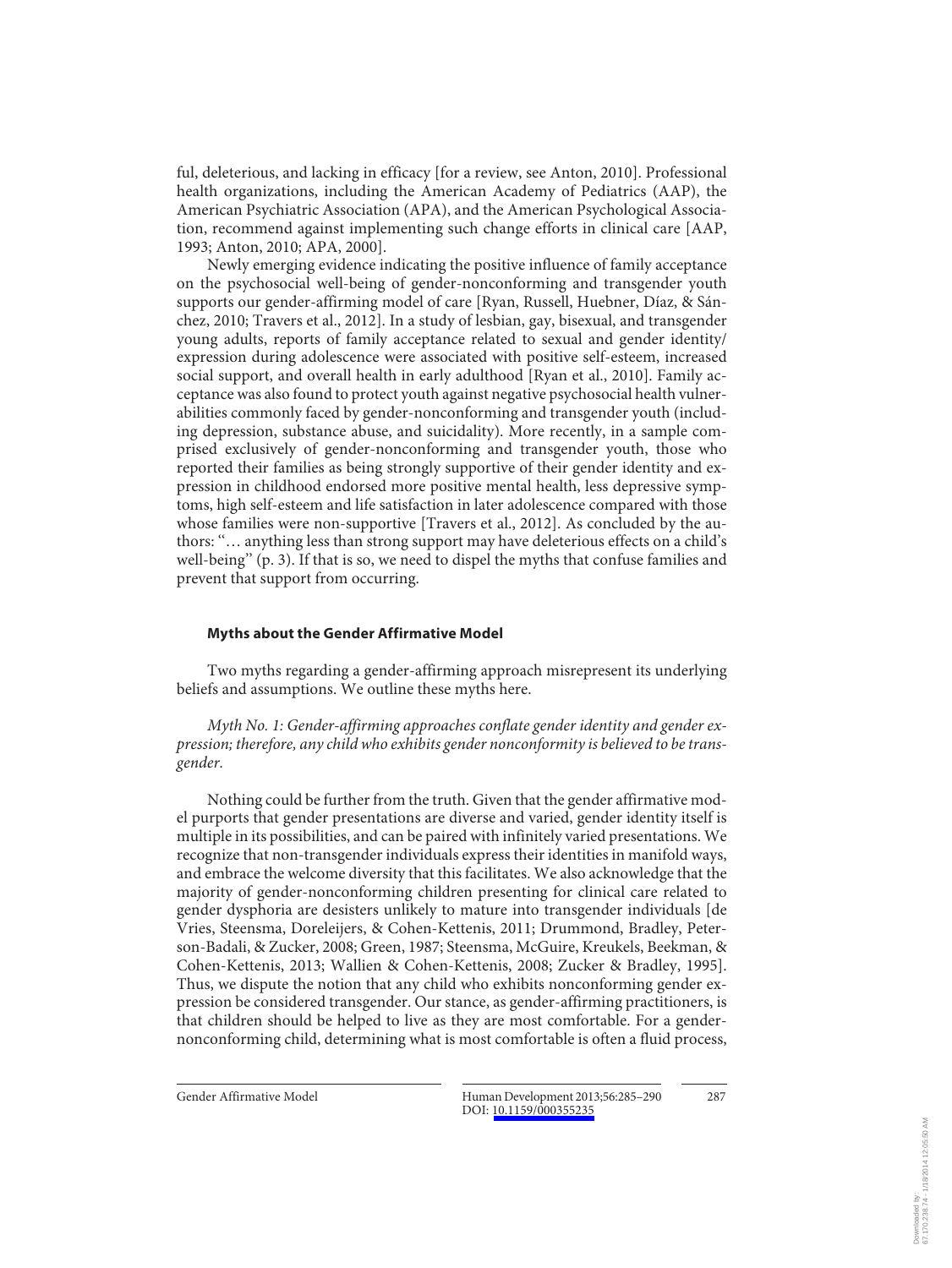and can modify over time. Therefore, in a gender affirmative model, gender identity and expression are enabled to unfold over time, as a child matures, acknowledging and allowing for fluidity and change. Support, problem-solving, communication and acceptance can facilitate a child's self-understanding and choices, and allow time and space for exploration and self-acceptance within an infinite variety of authentic gender selves, whether it be in identity, expression, or both. To the extent possible, parents and others should be supported to endure what can be a confusing and socially challenging period.

## *Myth No. 2: The gender affirmative model asserts that gender identity and gender expression are immutable and removed from social context or influence.*

This myth of "essentialism" suggests that our approach endorses gender identity as fixed at or before birth and that no outside forces help shape or influence a child's identity or expression. To the contrary, we recognize that all elements of a child's sense of self – their self-beliefs, emotional responses, cognitions, perceptions, expressions and assertions – develop and are informed by a complex interplay of cultural, social, geographic, and interpersonal factors [Bronfenbrenner, 1979]. The gender affirmative model holds central an awareness of prevailing societal norms pertaining to gender identity and gender expression. These norms, present even in language and pronoun structures, support a binary interpretation of gender (e.g., male vs. female). Children with nonconforming gender expression (whether or not they exhibit gender dysphoria) are at odds with prevailing gender norms. Those whose behaviors (and/or dysphoria) ''persist'' do so even while vulnerable to facing considerable isolation and disdain from family, peers and others, and often without many media models or others with whom to identify. This suggests a strong constitutional component for gender-nonconforming children, albeit one never exempt from environmental forces. Our objective is to support gender-nonconforming children in what may be fundamental to all elements of their sense of self. This understanding informs our model's premises that gender presentations are fluid and changing over time as well as our orientation that, to the extent possible, children should be comfortable to freely explore a range of gender identities and expressions without external and rejecting forces impinging upon them.

### **From Shattering Myths to Taking Action**

 The fields of medicine and psychology are only beginning to uncover the developmental trajectory of gender identity and expression in gender-nonconforming children. We have much to learn about the healthy development of these children and their families. For example, what are the comparative developmental outcomes of the various approaches for treating gender-nonconforming children and youth? Can we provide a fuller, accurate developmental picture distinguishing gender-nonconforming children who are transgender from gender-nonconforming children who may not be transgender? Is there any psychological harm done if a child transitions from one gender to another and then transitions back? What are the outcomes of receiving (or not receiving) psychosocial or medical interventions characteristic of gender-affirming support, which may include reversible pubertal suppression

Human Development 2013;56:285–290 DOI: [10.1159/000355235](http://dx.doi.org/10.1159%2F000355235)

288 Human Development 2013;56:285-290 Hidalgo/Ehrensaft/Tishelman/Clark/Garofalo/ Rosenthal /Spack /Olson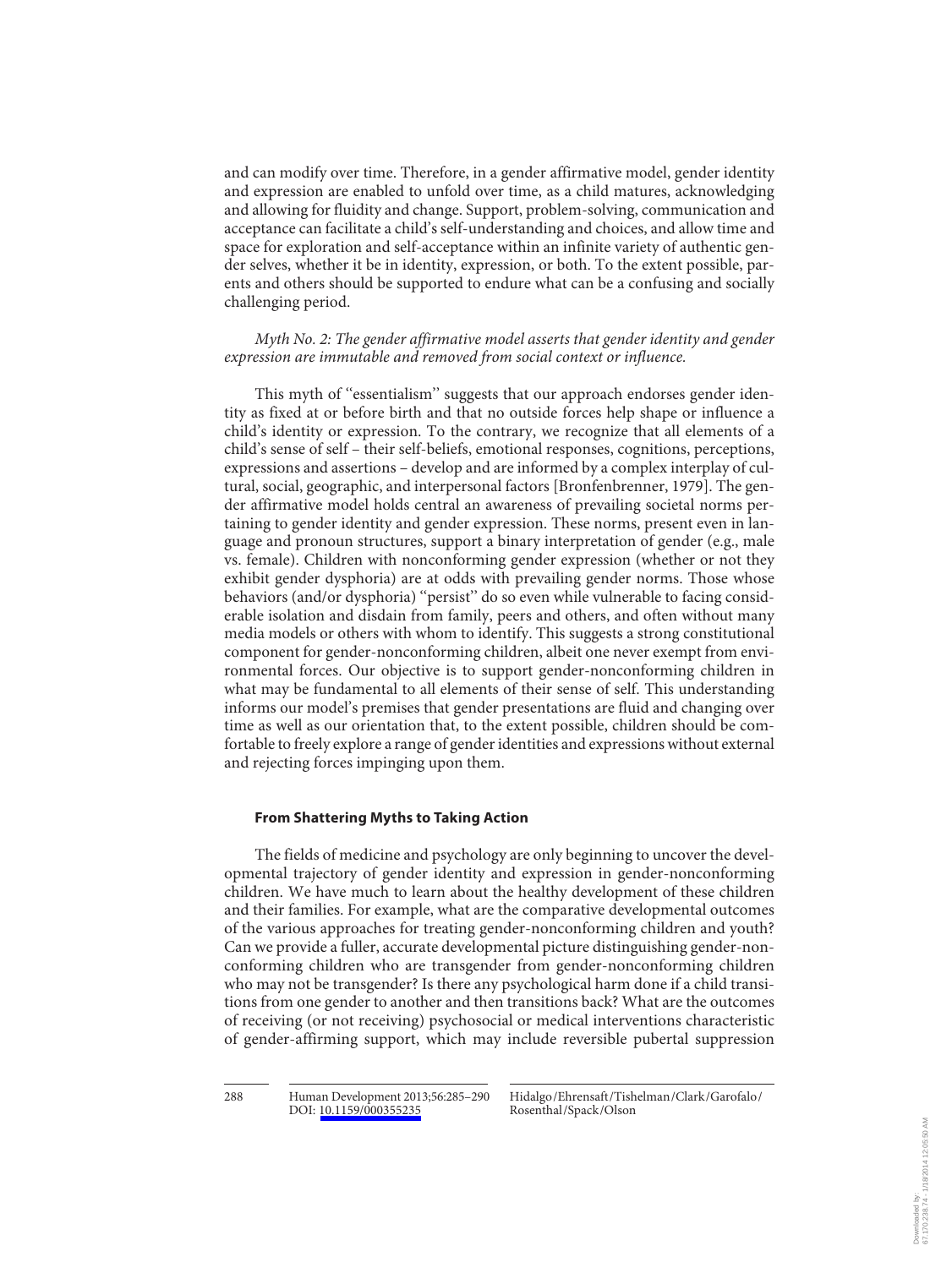therapy and irreversible cross-sex hormone therapy? Can we identify resilience factors and psychosocial risk factors in gender-nonconforming children and their families? What are the effects, both positive and negative, of the family, peer, socio-economic, and socio-cultural systems in which gender-nonconforming children develop? Are there instances in which a child's beliefs about gender identity can become confused by family and social forces, and how can we help to account for and counter such forces?

 We invite other theoreticians and practitioners to consider the premises we have laid forth for the gender affirmative model, and the rationale supporting them. We also encourage the development of informal, multidisciplinary networks, such as our own, comprised of providers who abide by a gender-affirming model of care, are curious about finding answers to the questions about the gender-nonconforming children and youth we serve, and are eminently guided by the oath of our professions: to ''do no harm.'' Together, we hope to make a positive difference in the lives of these children and families and in society at large so that gender in all its iterations can flourish.

#### **References**

- American Academy of Pediatrics Committee on Adolescence (AAP) (1993). Homosexuality and adolescence. *Pediatrics, 92,* 631–634.
- American Psychiatric Association (APA) (2000). *Therapies focused on attempts to change sexual orientation (reparative or conversion therapies): Position statement.* http://www.psychiatry.org/File%20Library/Advocacy%20and%20Newsroom/Position%20Statements/ps2000\_ReparativeTherapy.pdf.
- Anton, B.S. (2010). Proceedings of the American Psychological Association for the legislative year 2009: Minutes of the annual meeting of the Council of Representatives and minutes of the meetings of the Board of Directors. *American Psychologist, 65,* 385–475.
- Bronfenbrenner, U. (1979). *The ecology of human development: Experiments by nature and design* . Cambridge: Harvard.
- Bryant, K. (2006). Making gender identity disorder of childhood: Historical lessons for Contemporary Debates. *Sexuality Research and Social Policy, 3,* 23–39.
- D'Augelli, A.R., Grossman, A.H., & Starks, M.T. (2006). Childhood gender atypicality, victimization, and PTSD among lesbian, gay, and bisexual youth. *Journal of Interpersonal Violence, 21,* 1462–1482.
- de Vries, A.L., Steensma, T.D., Doreleijers, T.A., & Cohen-Kettenis, P.T. (2011). Puberty suppression in adolescents with gender identity disorder: A prospective follow-up study. *The Journal of Sexual Medicine, 8,* 2276–2283.
- Diamond, M. (2000). Sex and gender: Same or different? *Feminism*  & *Psychology, 10,* 46–54. Drescher, J. (2013, June 25). Invitation to a dialogue: Gender identity. *The New York Times.* http://www. nytimes.com/2013/06/26/opinion/invitation-to-a-dialogue-gender-identity.html?\_r=0.
- Drummond, K.D., Bradley, S.J., Peterson-Badali, M., & Zucker, K.J. (2008). A follow-up study of girls with gender identity disorder. *Developmental Psychology, 44,* 34–45.
- Ehrensaft, D. (2011). *Gender born, gender made: Raising healthy gender-nonconforming children.* New York: The Experiment.
- Garofalo, R., Deleon, J., Osmer, E., Doll, M., & Harper, G.W. (2006). Overlooked, misunderstood and atrisk: Exploring the lives and HIV risk of ethnic minority male-to-female transgender youth. *Journal of Adolescent Health, 38,* 230–236.
- Green, R. (1987). *The 'Sissy Boy Syndrome' and the development of homosexuality* . New Haven: Yale University Press.
- Green, R., Newman, L.E., & Stoller, R.J. (1972). Treatment of boyhood 'transsexualism': An interim report of four years' experience. *Archives of General Psychiatry, 26,* 213–217.
- Hill, D.B., Menvielle, E., Sica, K.M., & Johnson, A. (2010). An affirmative intervention for families with gender variant children: Parental ratings of child mental health and gender. *Journal of Sex*  & *Marital Therapy, 36,* 6–23.
- Roberts, A.L., Rosario, M., Corliss, H.L., Koenen, K.C., & Bryn Austin, S. (2012). Childhood gender nonconformity: A risk indicator for childhood abuse and posttraumatic stress in youth. *Pediatrics, 129,*  410–417.

Gender Affirmative Model Human Development 2013;56:285-290 289 DOI: [10.1159/000355235](http://dx.doi.org/10.1159%2F000355235)